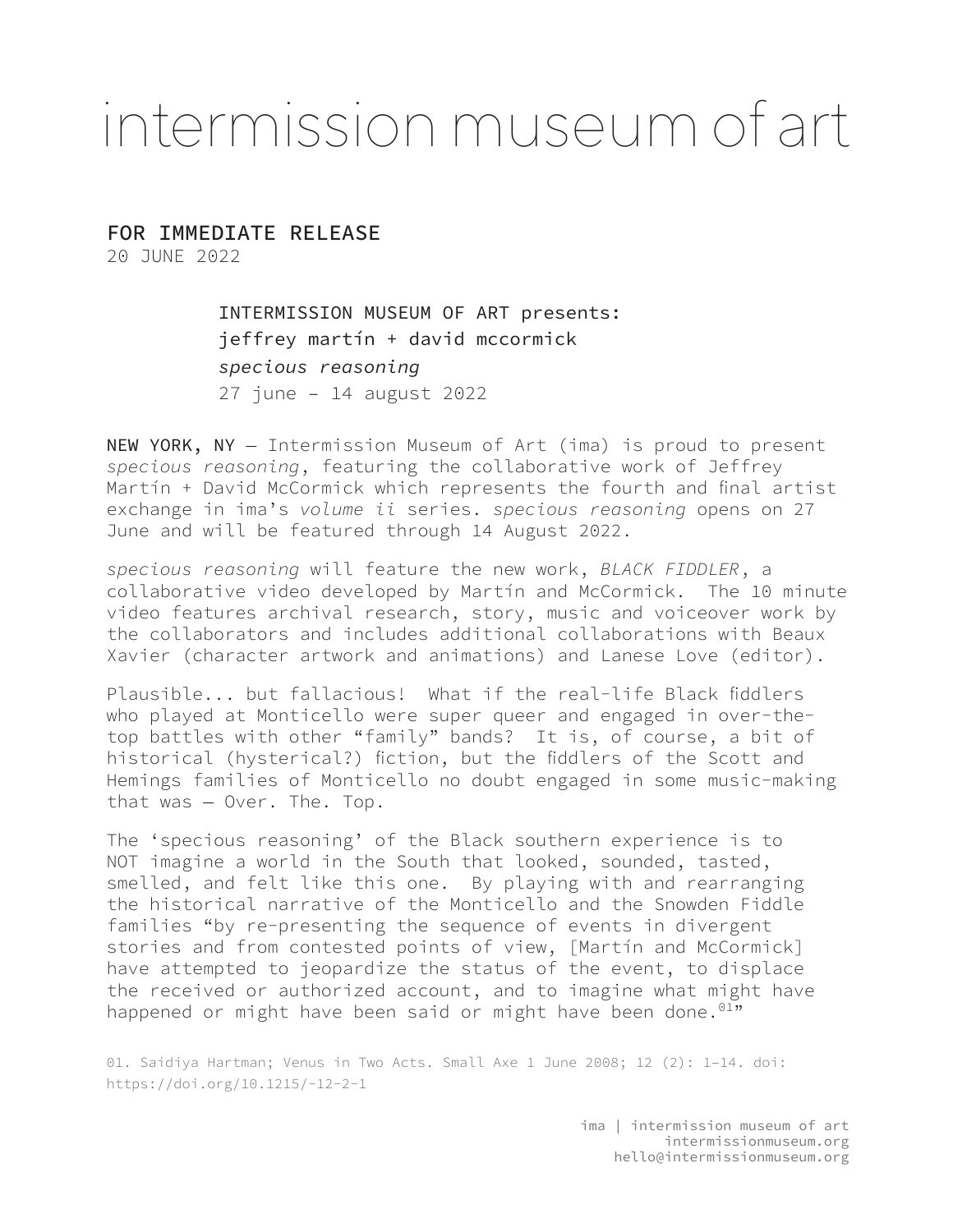## ABOUT THE COLLABORATORS

**JEFFREY MARTÍN** - As a Black, queer, non-binary artist from the American South, Jeffrey utilizes filmmaking, musical composition, text, sculpture, and performance to create short films and video installations that interrogate and reposition the myths and realities of Southern Black, queer, and trans life. They situate their work in collective histories of black pop culture and political action, which Jeffrey visually reinterprets and conceptually remixes through various mediums; from experimental and documentary filmmaking to musical/technological improvisation. Jeffrey uses archival research, footage, images and musical improvisation as entry points to broadened narratives of black grief and joy.

A recent 2022 Halcyon Flagship Fellow for their work founding ENROOT Agricultural Management Cooperative — a farmer-owned development company transforming under-utilized real estate to combat the negative impacts of climate change and food apartheid — and candidate for Master of Fine Arts in Film Directing at the California Institute of the Arts, Jeffrey's meditations on their Black body being used as an "institutional critique" has received honors from Forbes 30Under30 — winning their \$1M Change the World Competition, Wharton Magazine 40 Under 40 — for their leadership as an alumnus, and been named on the Echoing Green Social Impact Talent Report — for their work in education, policy, start-ups and technology workforce development. Jeffrey is a contributing writer at 032c — a media and fashion company, and magazine that covers culture, art, music, fashion, and politics — based in Berlin, Germany. Jeffrey has a Master of Arts in Urban Education Policy from Brown University and a Bachelor of Science in Economics from The Wharton School. [instagram.com/jeffreydmartin\\_](https://www.instagram.com/jeffreydmartin_/)

DAVID MCCORMICK - Leading the charge for early music in the 21st century, David McCormick is a multi-instrumentalist, scholar, and educator recognized for curating imaginative performances, creating educational opportunities for students of all ages, and guiding prominent arts organizations through the challenges of our time.

In 2021, David takes the helm of Early Music America as its sixth executive director, with the ambition of creating a more inclusive, equitable space for all who engage with historical performance. He was previously executive director of Shenandoah Valley Bach Festival and Charlottesville Chamber Music Festival, shepherding both organizations through pandemic-era challenges by creating dynamic virtual platforms.

As artistic director of Early Music Access Project, David plays baroque violin and vielle (medieval fiddle) and transforms thoughtful research